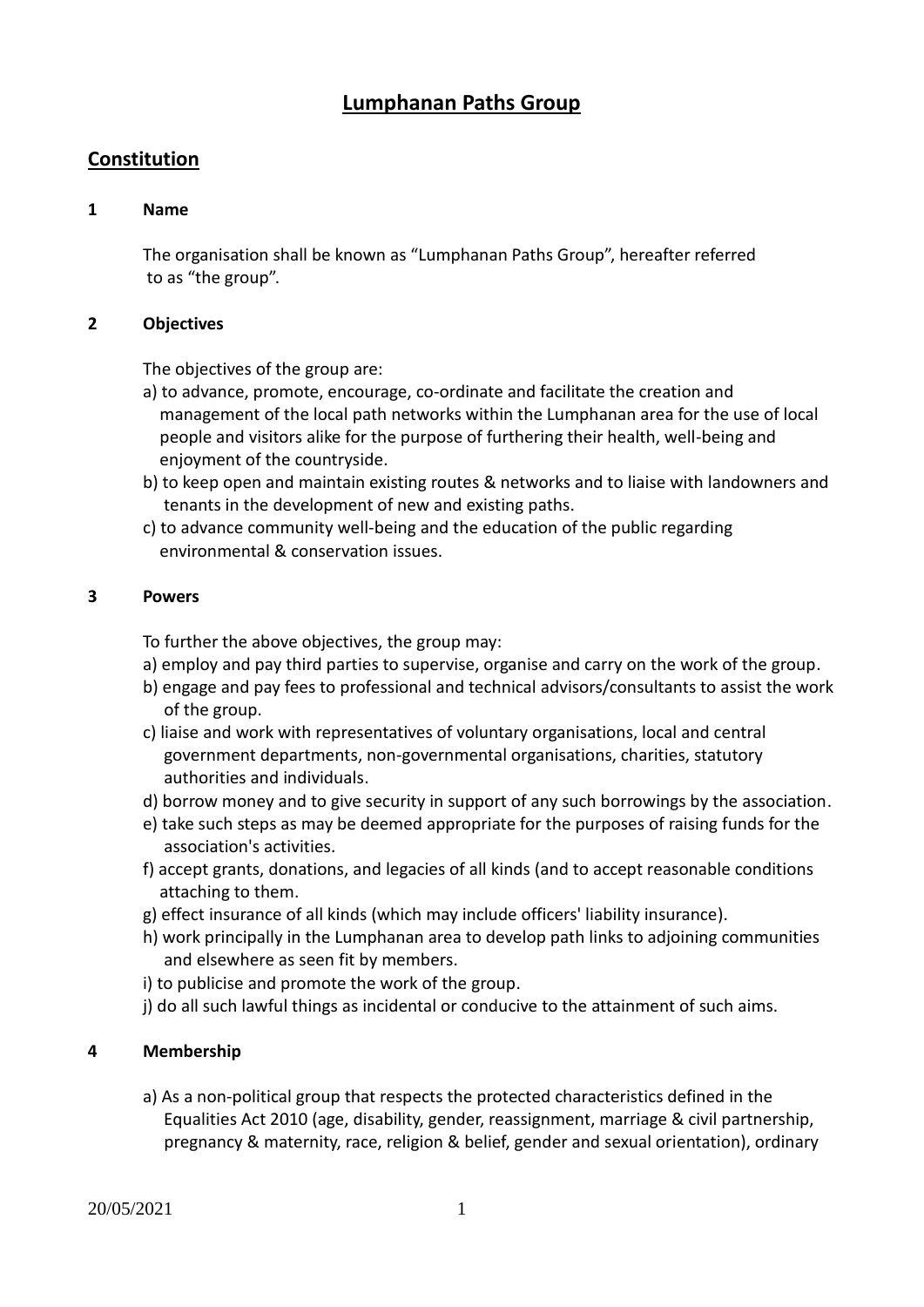membership shall be open to all those who are interested in taking an active role in the work of the group and are willing to abide by the objectives and rules of the group, who are all eligible to vote at the AGM.

- b) A representative access officer of Aberdeenshire Council shall be an ex-officio member of the group and will be eligible to vote.
- c) Lumphanan Community Council shall be invited to appoint a representative to the group who will be eligible to vote.
- d) The management committee shall have the right for good and sufficient reason to terminate the membership of any individual, provided that the member concerned shall have the right to be heard by the management committee before a final decision is made.
- e) The Secretary shall maintain a list of members.
- f) Members seeking to cancel their membership shall advise the Secretary in writing.

# **5 Office Bearers**

At its annual general meeting, the group shall elect a management committee of up to ten from amongst its members, which will include a chairman, secretary, treasurer and up to seven members.

# **6 Management Committee**

- a) The management committee shall meet on at least four occasions per year to carry out the business and objectives of the group.
- b) The chairman and other office bearers of the group shall hold office until the conclusion of the next AGM after their election but shall be eligible for re-election. Wherever possible, new office bearers shall be appointed after the position is held for three consecutive years.
- c) The management committee can elect co-opted members if vacancies arise between AGMs or if a particular person with specifically required experience or skill is required.

# **7 Annual General Meeting**

- a) An AGM shall be held at the end of March each year. The secretary shall give at least 21 calendar days' notice of the meeting in writing or by email to each member and placing a notice on the group's media site.
- b) At each AGM, the business shall include the consideration of the work of the group, the approval of the verified accounts, the election of the members to serve on the management committee and other competent business by the membership.
- c)The chairman and/or a quorum of the management committee may at any time at their discretion call an emergency general meeting of the group. The secretary may also call an extraordinary general meeting within 21 days of receiving a written request to do so, signed by not less than 66% of the membership and giving reasons for the request.
- d) Nominations for the office bearers and management committee members must be made by the member of the group in writing and must be in the hands of the secretary at least 14 days before the AGM. A member may not nominate him/her/themself.
- e) No AGM will proceed without quorum.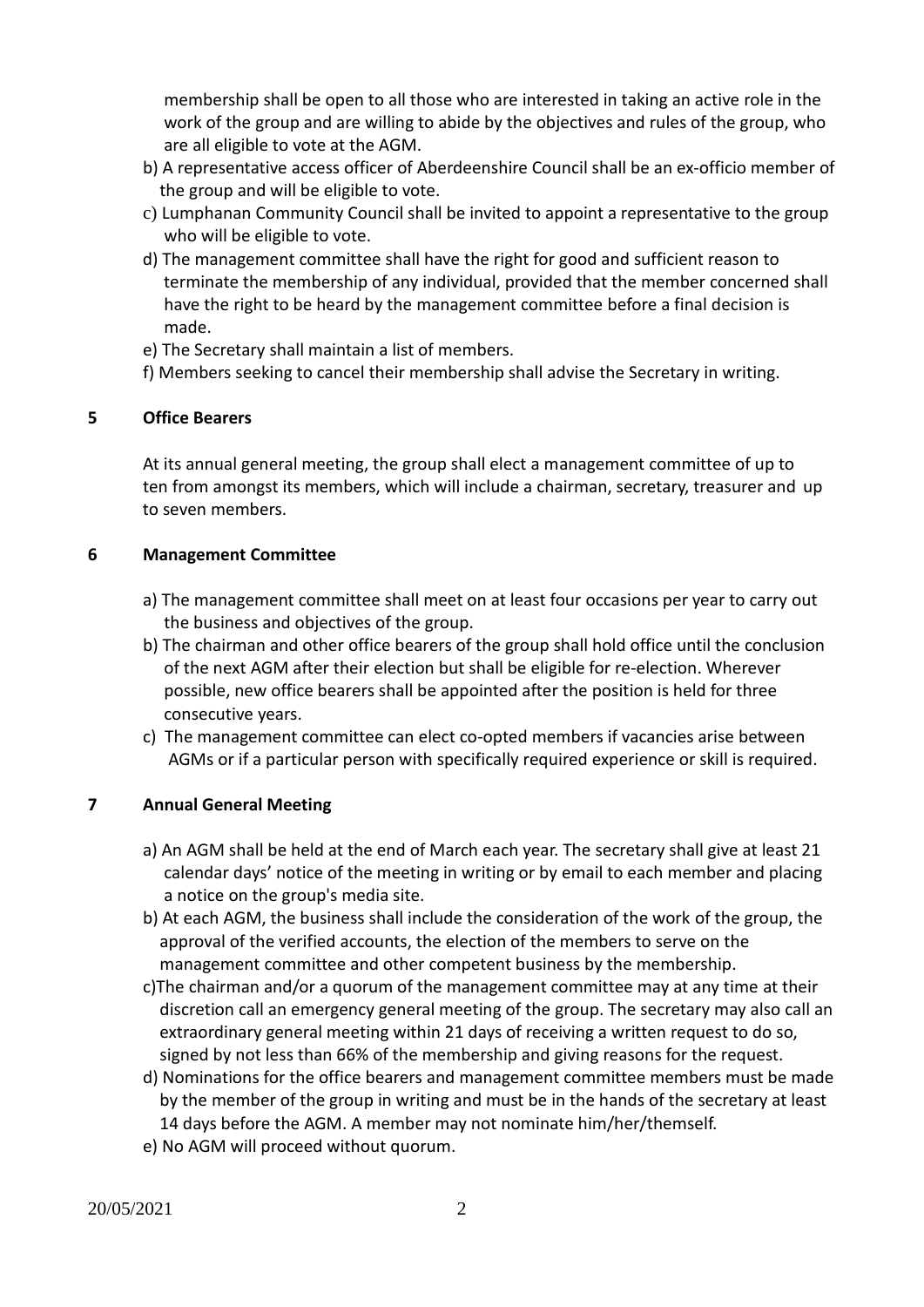#### **8 Rules of procedure at meetings**

- a) the quorum at all meetings shall be no less than 4 eligible members, at least 2 being office bearers or such other member as the group may determine from time to time at an AGM.
- b) All the questions arising at any meeting shall be decided by simple majority of the votes cast by eligible voters. In the case of an equality of votes the person taking the Chair at the meeting shall have a second or casting vote.
- c) The management committee shall ensure that the minutes are kept of all meetings containing in each case note of the those present, a record of all proceedings, resolutions, and decisions.

# **9 Finance**

- a) All funds raised by or on behalf of the group shall be applied to further the objective of the group and for no other purpose; this shall not prevent the payment on good faith of reasonable and proper remuneration to members of the committee for out-of-pocket expenses.
- b) The treasurer shall keep proper accounting records and shall prepare proper accounts annually.
- c) The accounts shall be verified at least once a year.
- d) The treasurer to the AGM shall submit a verified statement of the accounts for the financial year.
- e) A bank account shall be opened and operated in the name of the group. The management committee shall authorise in writing three of their unrelated members (one of whom shall be the treasurer) to sign cheques on behalf of the group. All cheques must be signed by at least 2 of the 3 authorised signatories.
- f) Sufficient and adequate insurance will be purchased to cover the group in the event of any valid claim being made against the group.

# **10 Amendments to the constitution**

- a) The constitution of the Lumphanan Paths Group shall not be amended without the agreement of the members of the group.
- b) Amendments may only be dealt with at an AGM or EGM.
- c) A resolution to alter this constitution shall not be valid unless notice has been given to all member not less than 21 days before an AGM or EGM at which the alteration is proposed and, at least 60% of the votes cast by those eligible and present are in favour of the alteration(s).

# **11 Dissolution**

The group may be dissolved by agreement of the members of the group at a meeting called for the purpose of the dissolution under the terms of the clause 7(c), which will state the terms of the resolution to be proposed at the meeting. If the decision to dissolve the group is confirmed by at least 60% of the votes cast, any assets remaining, after the satisfaction